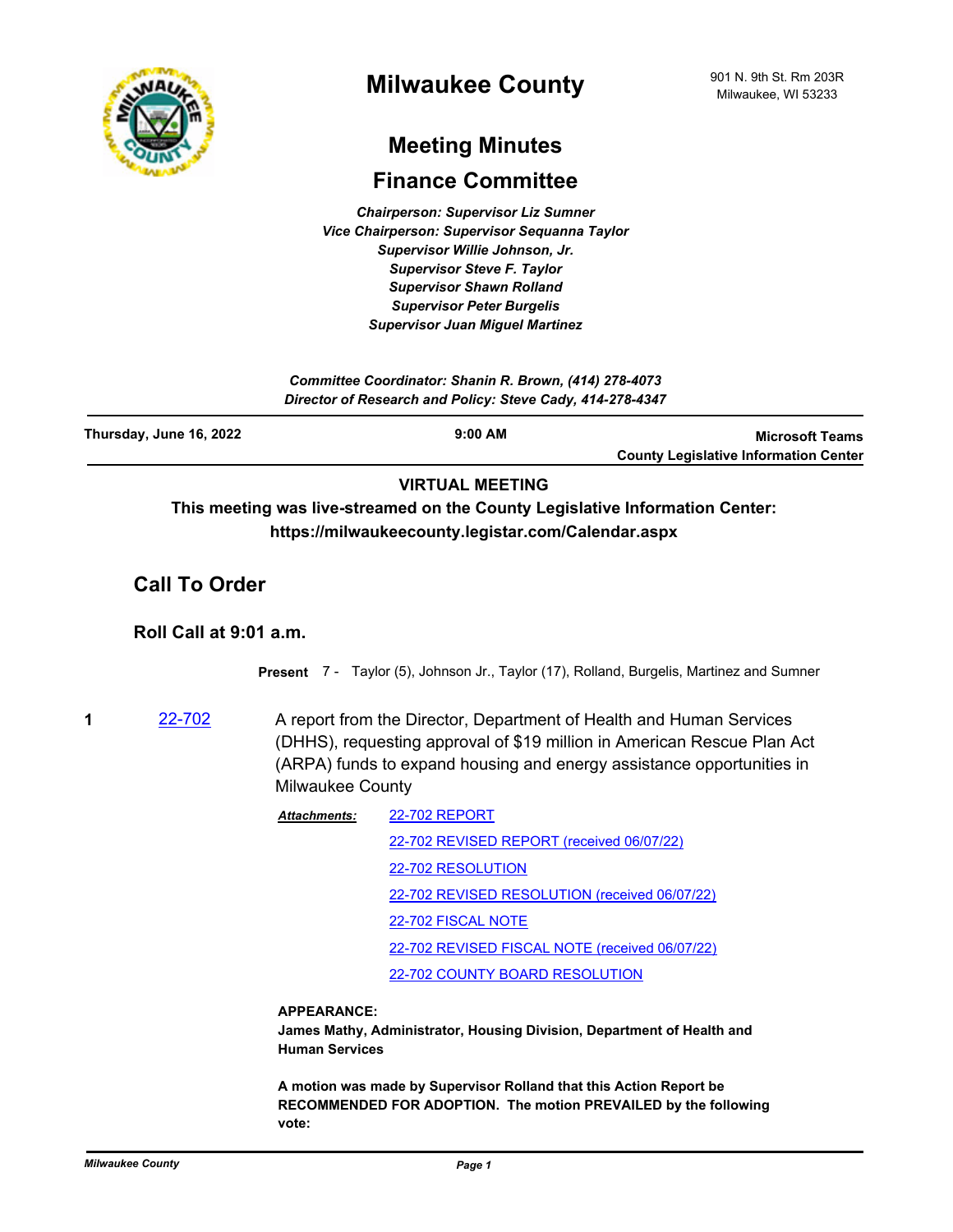|   |               |                                                                                                                                                                                                                                                                                                                                                                     | Aye: 7 - Taylor (5), Johnson Jr., Taylor (17), Rolland, Burgelis, Martinez and Sumner                                                                                                                                                                                                                                                                                                                                                       |  |
|---|---------------|---------------------------------------------------------------------------------------------------------------------------------------------------------------------------------------------------------------------------------------------------------------------------------------------------------------------------------------------------------------------|---------------------------------------------------------------------------------------------------------------------------------------------------------------------------------------------------------------------------------------------------------------------------------------------------------------------------------------------------------------------------------------------------------------------------------------------|--|
| 2 | <u>22-709</u> | From the Office of Equity requesting authorization of \$2,087,500 in<br>ARPA funding for "Community Engagement and Strategic Partnerships<br>to Advance Health, Equity, and Community Resilience" project                                                                                                                                                           |                                                                                                                                                                                                                                                                                                                                                                                                                                             |  |
|   |               | Attachments:                                                                                                                                                                                                                                                                                                                                                        | <b>22-709 REPORT</b>                                                                                                                                                                                                                                                                                                                                                                                                                        |  |
|   |               |                                                                                                                                                                                                                                                                                                                                                                     | 22-709 RESOLUTION                                                                                                                                                                                                                                                                                                                                                                                                                           |  |
|   |               |                                                                                                                                                                                                                                                                                                                                                                     | 22-709 FISCAL NOTE (unsigned)                                                                                                                                                                                                                                                                                                                                                                                                               |  |
|   |               |                                                                                                                                                                                                                                                                                                                                                                     | 22-709 COUNTY BOARD RESOLUTION                                                                                                                                                                                                                                                                                                                                                                                                              |  |
|   |               | <b>APPEARANCES:</b><br><b>Court Related Operations</b><br>vote:                                                                                                                                                                                                                                                                                                     | Jeff Roman, Chief Equity Officer, Office of Equity<br>Joe Lamers, Director, Office of Strategy, Budget, and Performance<br>George L. Christenson, Milwaukee County Clerk of Circuit Court, Combined<br>A motion was made by Supervisor Johnson, Jr., that this Action Report be<br>RECOMMENDED FOR ADOPTION. The motion PREVAILED by the following<br>Aye: 7 - Taylor (5), Johnson Jr., Taylor (17), Rolland, Burgelis, Martinez and Sumner |  |
| 3 | 22-679        | From the Office of Equity requesting to abolish 1.0 FTE Equity Research<br>Analyst (vacant, pay grade 23M) and 1.0 FTE Community Engagement<br>Coordinator (vacant, pay grade 23M); and create 1.0 FTE Research and<br>Advocacy Manager (pay grade 32M) and 1.0 FTE Communications<br>Manager (pay grade 32M). (Companion Personnel File Nos. 22-689<br>and 22-690) |                                                                                                                                                                                                                                                                                                                                                                                                                                             |  |
|   |               | Attachments:                                                                                                                                                                                                                                                                                                                                                        | 22-679 DEPARTMENTAL REQUEST                                                                                                                                                                                                                                                                                                                                                                                                                 |  |
|   |               |                                                                                                                                                                                                                                                                                                                                                                     | 22-679 OSBP REPORT                                                                                                                                                                                                                                                                                                                                                                                                                          |  |
|   |               |                                                                                                                                                                                                                                                                                                                                                                     | 22-679 OSBP RESOLUTION                                                                                                                                                                                                                                                                                                                                                                                                                      |  |
|   |               |                                                                                                                                                                                                                                                                                                                                                                     | 22-679 OSBP FISCAL NOTE                                                                                                                                                                                                                                                                                                                                                                                                                     |  |
|   |               |                                                                                                                                                                                                                                                                                                                                                                     | 22-679 COUNTY BOARD RESOLUTION                                                                                                                                                                                                                                                                                                                                                                                                              |  |
|   |               | <b>APPEARANCE:</b>                                                                                                                                                                                                                                                                                                                                                  | Jeff Roman, Chief Equity Officer, Office of Equity                                                                                                                                                                                                                                                                                                                                                                                          |  |
|   |               | vote:                                                                                                                                                                                                                                                                                                                                                               | A motion was made by Supervisor Rolland that this Action Report be<br>RECOMMENDED FOR ADOPTION. The motion PREVAILED by the following                                                                                                                                                                                                                                                                                                       |  |
|   |               |                                                                                                                                                                                                                                                                                                                                                                     | Aye: 7 - Taylor (5), Johnson Jr., Taylor (17), Rolland, Burgelis, Martinez and Sumner                                                                                                                                                                                                                                                                                                                                                       |  |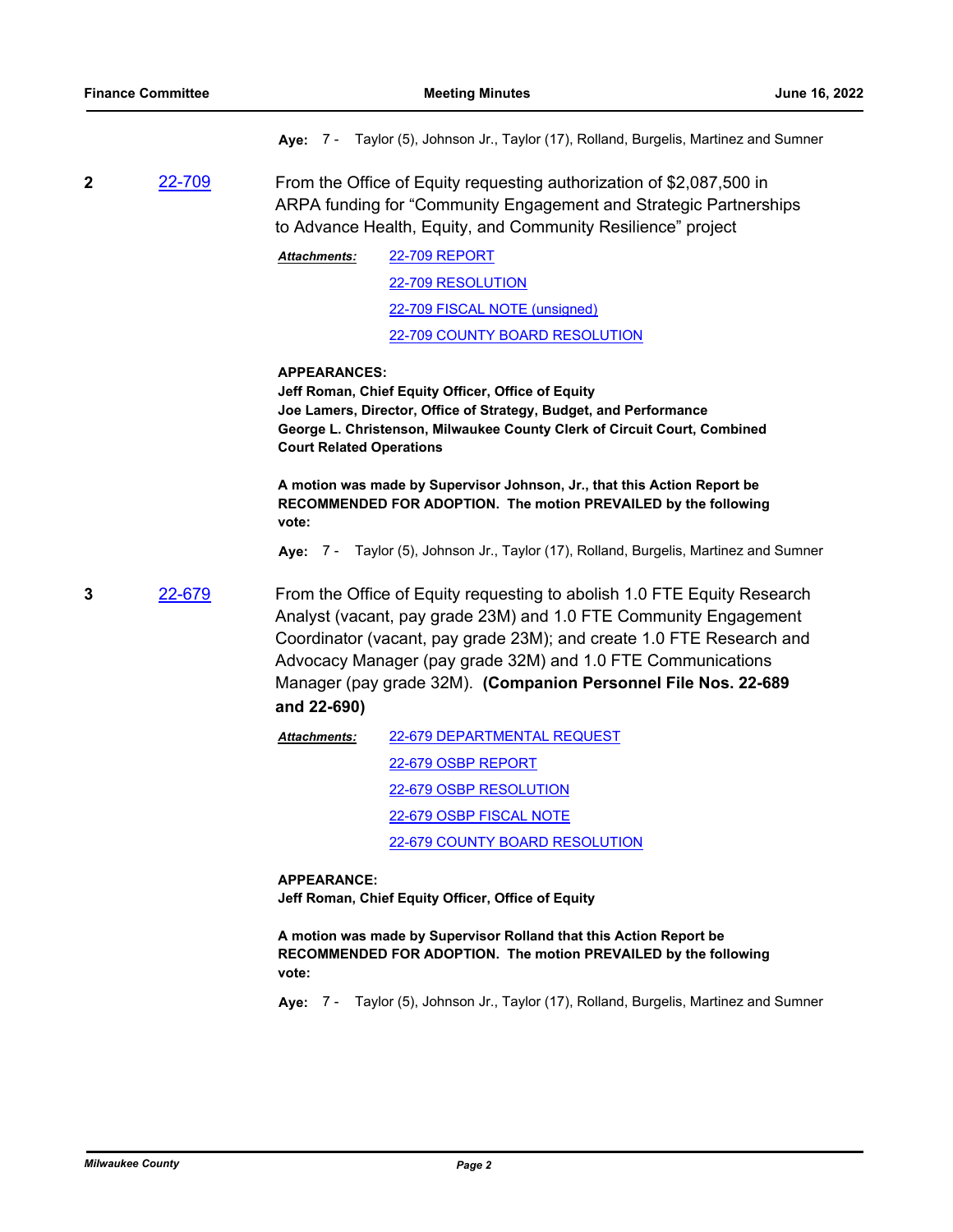**4** [22-681](http://milwaukeecounty.legistar.com/gateway.aspx?m=l&id=/matter.aspx?key=12379) A report from the Director, Department of Health and Human Services (DHHS), requesting the transfer of \$300,513 from the unallocated contingency for the purpose of meeting match requirements related to American Rescue Plan Act (ARPA) Older Americans Act funding for aging services

> [22-681 REPORT](http://MilwaukeeCounty.legistar.com/gateway.aspx?M=F&ID=d8c46cb8-8177-49eb-8ef7-75b0d1b3c078.pdf) [22-681 RESOLUTION](http://MilwaukeeCounty.legistar.com/gateway.aspx?M=F&ID=db9b5f59-75aa-4de0-8998-6cb9bd77557d.doc) [22-681 FISCAL NOTE](http://MilwaukeeCounty.legistar.com/gateway.aspx?M=F&ID=1096270f-63cf-434f-af5f-737bf6777e55.pdf) [22-681 COUNTY BOARD RESOLUTION](http://MilwaukeeCounty.legistar.com/gateway.aspx?M=F&ID=9d91de39-49ca-4d4d-b58f-a2d6e5ec144c.pdf) *Attachments:*

### **APPEARANCE:**

**Jon Janowski, Director, Aging Unit, Aging and Disabilities Services Division, Department of Health and Human Services**

**A motion was made by Supervisor Taylor (17) that this Action Report be RECOMMENDED FOR ADOPTION. The motion PREVAILED by the following vote:**

**Aye:** 7 - Taylor (5), Johnson Jr., Taylor (17), Rolland, Burgelis, Martinez and Sumner

**5** [22-705](http://milwaukeecounty.legistar.com/gateway.aspx?m=l&id=/matter.aspx?key=12404) Report from the Director, Department of Health and Human Services, requesting authorization to amend 2022 non-professional service contracts with caterers supporting the Senior Dining Program and minority-owned restaurants preparing meals for the Dine-Out Program by increasing the funding available by \$293,000 from \$2,992,000 for a total of \$3,285,000

> [22-705 REPORT](http://MilwaukeeCounty.legistar.com/gateway.aspx?M=F&ID=d3ee8dcc-86c7-4ced-930a-ba9dd434437c.pdf) [22-705 RESOLUTION](http://MilwaukeeCounty.legistar.com/gateway.aspx?M=F&ID=f2893725-a830-489c-b4ae-894167a0da87.doc) [22-705 FISCAL NOTE](http://MilwaukeeCounty.legistar.com/gateway.aspx?M=F&ID=e5470e9b-6671-435b-87c0-673cf18457c4.pdf) [22-705 COUNTY BOARD RESOLUTION](http://MilwaukeeCounty.legistar.com/gateway.aspx?M=F&ID=3d0cbb81-4597-4d91-a492-d1ce8c8ebfc8.pdf) *Attachments:*

#### **APPEARANCES:**

**Jon Janowski, Director, Aging Unit, Aging and Disabilities Services Division (Aging), Department of Health and Human Services (DHHS) Gaylyn Reske, Senior Dining Program Director, Aging, DHHS**

**A motion was made by Supervisor Taylor (17) that this Action Report be RECOMMENDED FOR ADOPTION. The motion PREVAILED by the following vote:**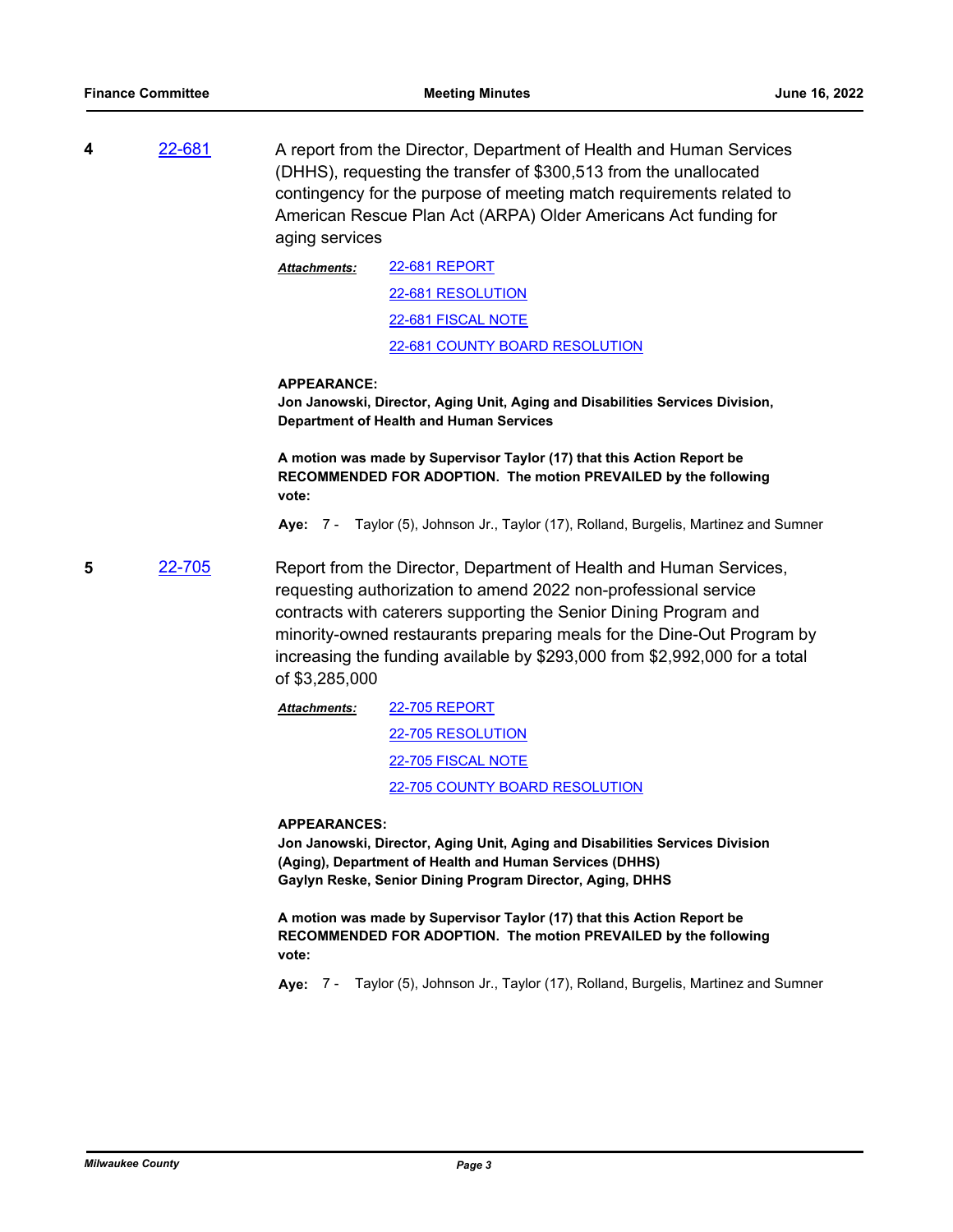**6** [22-664](http://milwaukeecounty.legistar.com/gateway.aspx?m=l&id=/matter.aspx?key=12362) From the Director, Department of Health and Human Services, requesting the creation of 1.0 FTE Financial Analyst, 1.0 FTE Human Services Worker and 1.0 FTE Disabilities Services Coordinator. **(Companion Personnel File Nos. 22-691, 22-692, and 22-695)**

> [22-664 DEPARTMENTAL REQUEST](http://MilwaukeeCounty.legistar.com/gateway.aspx?M=F&ID=baf38a87-9492-4d00-aa2a-90d16bd7b7e4.pdf) [22-664 OSBP REPORT](http://MilwaukeeCounty.legistar.com/gateway.aspx?M=F&ID=e50614d6-427e-4dfe-8b60-b164436ac253.pdf) [22-664 OSBP RESOLUTION](http://MilwaukeeCounty.legistar.com/gateway.aspx?M=F&ID=2ec0f03b-34cd-4289-9c65-837f79047920.docx) [22-664 OSBP FISCAL NOTE](http://MilwaukeeCounty.legistar.com/gateway.aspx?M=F&ID=89190461-d76e-4a8e-ab89-035327f1467f.pdf) [22-664 COUNTY BOARD RESOLUTION](http://MilwaukeeCounty.legistar.com/gateway.aspx?M=F&ID=8dedfd18-6c04-48f2-ac2a-fc4bd3034b0c.pdf) *Attachments:*

#### **APPEARANCE:**

**Kelly Pethke, Interim Administrator, Children, Youth and Family Services Division, Department of Health and Human Services**

**A motion was made by Supervisor Johnson, Jr., that this Action Report be RECOMMENDED FOR ADOPTION. The motion PREVAILED by the following vote:**

**Aye:** 7 - Taylor (5), Johnson Jr., Taylor (17), Rolland, Burgelis, Martinez and Sumner

# **PASSIVE REVIEW - ITEM 7**

**Act 14 provides for a 14-day review period by the Finance Committee for all contracts with a value of at least \$100,000, but not more than \$300,000. The contract may take effect only upon one of the following:**

**The 14-day review period expired with no action by the Finance Committee, or The Finance Committee reviewed the item and placed it on file within the 14-day review period, or**

**The Finance Committee voted to approve the contract during the 14-day review period, or**

**The Finance Committee voted to reject it within the 14-day review period, but, within 30 days of the Committee action, the County Board votes to approve it.**

**7** [22-750](http://milwaukeecounty.legistar.com/gateway.aspx?m=l&id=/matter.aspx?key=12456) Report from the Director, Department of Health and Human Services, submitting two 2022 professional services contract extensions with advisory and coaching vendors for consideration under passive review **(PASSIVE REVIEW; INFORMATIONAL ONLY UNLESS OTHERWISE DIRECTED BY THE COMMITTEE)**

> [22-750 REPORT](http://MilwaukeeCounty.legistar.com/gateway.aspx?M=F&ID=ba6574d2-b799-4b1a-85c0-d14ef6a935bc.pdf) *Attachments:*

> > [22-750 FISCAL NOTE](http://MilwaukeeCounty.legistar.com/gateway.aspx?M=F&ID=87b2155c-e93f-49e4-8b6a-cb90d89145d8.pdf)

#### **APPEARANCE:**

**Steve Gorodetskiy, Strategic Initiatives Director, Department of Health and Human Services**

**This Passive Review Contract was DISCUSSED WITH NO ACTION TAKEN, and APPROVED.**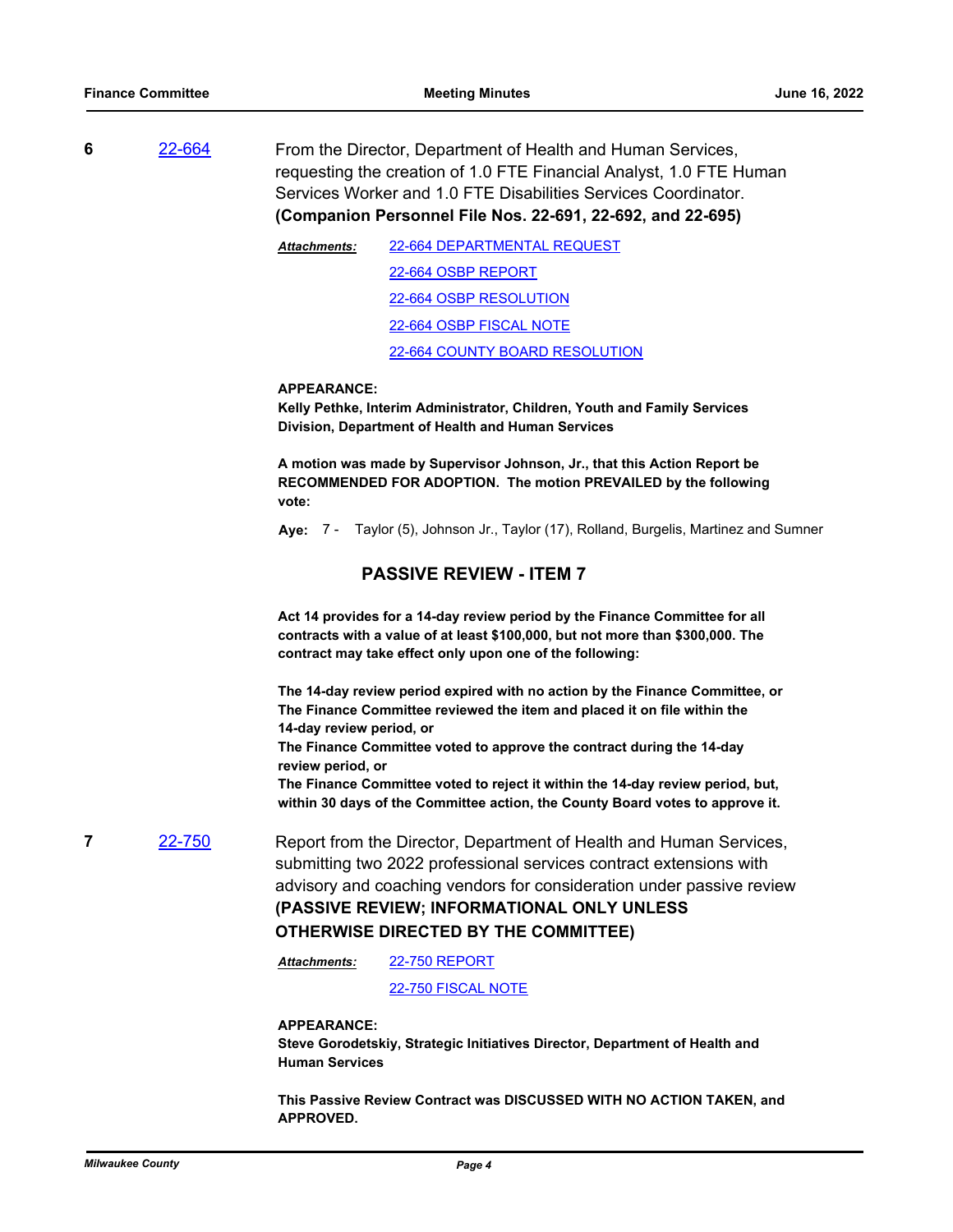| 8 | 22-740 | A resolution declaring a stated preference against any direct investment of<br>County funds in Russian or Belarusian assets                                                                    |                                                                                                                                                                                                                                                                                                                                                                                                                                                                                                                                                                                                                            |
|---|--------|------------------------------------------------------------------------------------------------------------------------------------------------------------------------------------------------|----------------------------------------------------------------------------------------------------------------------------------------------------------------------------------------------------------------------------------------------------------------------------------------------------------------------------------------------------------------------------------------------------------------------------------------------------------------------------------------------------------------------------------------------------------------------------------------------------------------------------|
|   |        | <u>Sponsors:</u>                                                                                                                                                                               | Burgelis and Johnson Jr.                                                                                                                                                                                                                                                                                                                                                                                                                                                                                                                                                                                                   |
|   |        | Attachments:                                                                                                                                                                                   | 22-740 RESOLUTION                                                                                                                                                                                                                                                                                                                                                                                                                                                                                                                                                                                                          |
|   |        |                                                                                                                                                                                                | 22-740 FISCAL NOTE                                                                                                                                                                                                                                                                                                                                                                                                                                                                                                                                                                                                         |
|   |        |                                                                                                                                                                                                | 22-740 COUNTY BOARD RESOLUTION                                                                                                                                                                                                                                                                                                                                                                                                                                                                                                                                                                                             |
|   |        | <b>APPEARANCE:</b>                                                                                                                                                                             | Karen Tidwall, Deputy Corporation Counsel, Office of Corporation Counsel                                                                                                                                                                                                                                                                                                                                                                                                                                                                                                                                                   |
|   |        | Supervisor Johnson, Jr., requested unanimous consent to be added as a<br>cosponsor of this Resolution. There being no objections by Committee<br>members, it was so ordered by the Chairwoman. |                                                                                                                                                                                                                                                                                                                                                                                                                                                                                                                                                                                                                            |
|   |        | vote:                                                                                                                                                                                          | A motion was made by Supervisor Burgelis that this Resolution be<br>RECOMMENDED FOR ADOPTION. The motion PREVAILED by the following                                                                                                                                                                                                                                                                                                                                                                                                                                                                                        |
|   |        |                                                                                                                                                                                                | Aye: 7 - Taylor (5), Johnson Jr., Taylor (17), Rolland, Burgelis, Martinez and Sumner                                                                                                                                                                                                                                                                                                                                                                                                                                                                                                                                      |
| 9 | 22-701 |                                                                                                                                                                                                | From the Milwaukee County Comptroller and the Director of the Office of<br>Strategy, Budget and Performance, requesting approval to allocate<br>approximately \$1.9 million in unspent bond proceeds from the Debt<br>Service Reserve; and to process the associated administrative<br>appropriation transfers to pay eligible debt service expenses, to apply<br>proceeds towards the 2022 bond issuances, to provide additional<br>funding to Project WO053501 War Memorial Green Print; and to transfer<br>\$1,028,585 to the unallocated contingency account from Org. 9960 Debt<br>Service to Org. 1945 Appropriation |
|   |        | <b>Attachments:</b>                                                                                                                                                                            | <b>22-701 REPORT</b>                                                                                                                                                                                                                                                                                                                                                                                                                                                                                                                                                                                                       |
|   |        |                                                                                                                                                                                                | 22-701 RESOLUTION                                                                                                                                                                                                                                                                                                                                                                                                                                                                                                                                                                                                          |
|   |        |                                                                                                                                                                                                | 22-701 FISCAL NOTE                                                                                                                                                                                                                                                                                                                                                                                                                                                                                                                                                                                                         |
|   |        |                                                                                                                                                                                                | 22-701 COUNTY BOARD RESOLUTION                                                                                                                                                                                                                                                                                                                                                                                                                                                                                                                                                                                             |
|   |        | <b>APPEARANCE:</b><br>Comptroller                                                                                                                                                              | Justin Rodriguez, Budget and Management Coordinator, Office of the<br>A motion was made by Supervisor Johnson, Jr., that this Action Report be<br>RECOMMENDED FOR ADOPTION. The motion PREVAILED by the following                                                                                                                                                                                                                                                                                                                                                                                                          |

**vote:**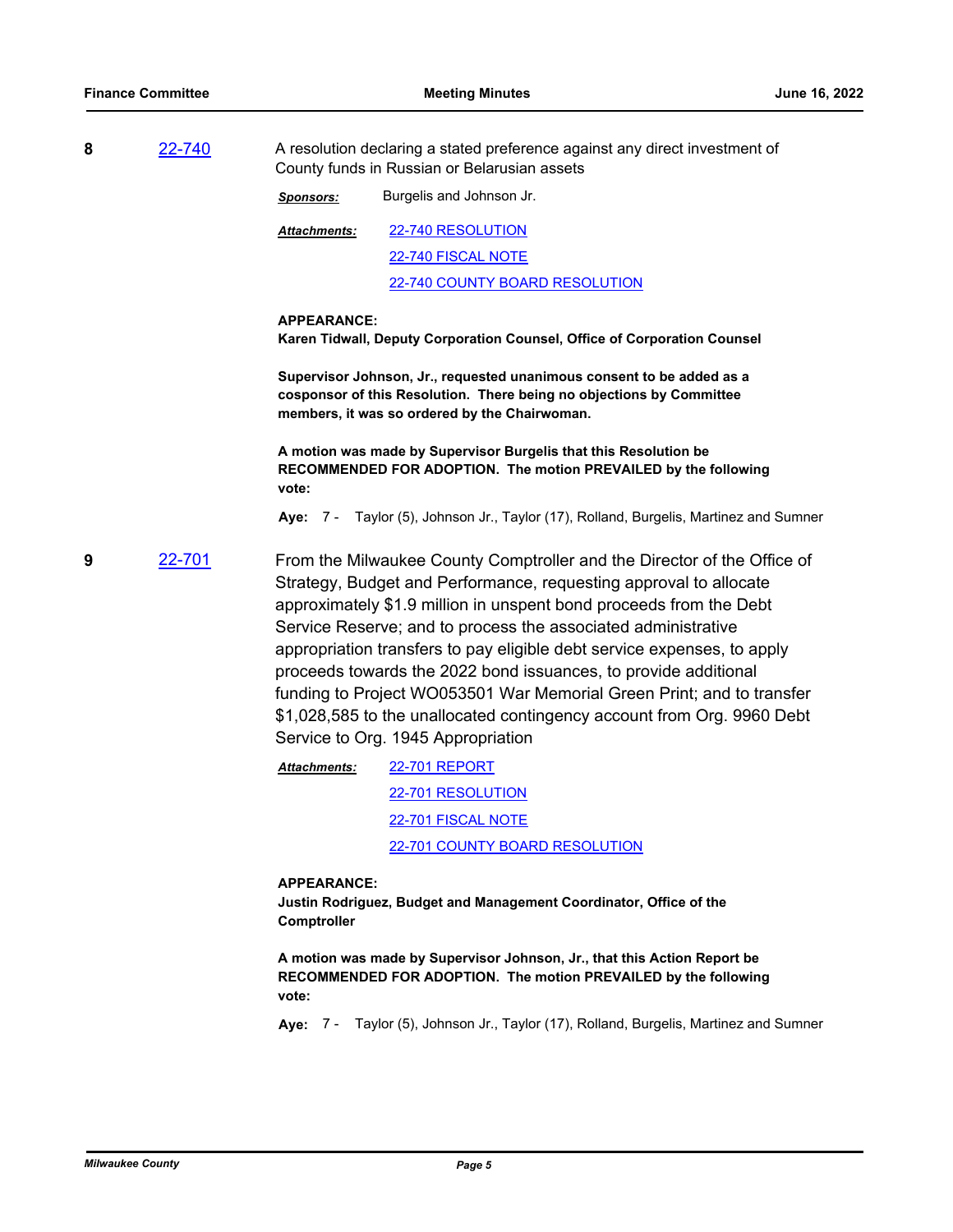**10** [22-704](http://milwaukeecounty.legistar.com/gateway.aspx?m=l&id=/matter.aspx?key=12403) From the Milwaukee County Comptroller, requesting approval to lapse \$940,655 of unspent bond proceeds from projects to the Debt Service Reserve; and to process the associated administrative appropriation transfers to address compliance issues related to unspent bonds, to move surplus funds for projects that are substantially completed, but not yet closed, and to transfer funds to the unallocated contingency account and Project WP0682 Whitnall Clubhouse HVAC Replacement and Kitchen Improvements from Org. 9960 Debt Service

> [22-704 REPORT](http://MilwaukeeCounty.legistar.com/gateway.aspx?M=F&ID=74b1b84e-37c8-4893-aaa9-a9c22484efd6.pdf) [22-704 RESOLUTION](http://MilwaukeeCounty.legistar.com/gateway.aspx?M=F&ID=dcb0a19d-b101-47d0-8064-3498601569cd.docx) [22-704 FISCAL NOTE](http://MilwaukeeCounty.legistar.com/gateway.aspx?M=F&ID=a5a7d3bc-9b34-41c9-a2eb-159e0155b24b.pdf) [22-704 COUNTY BOARD RESOLUTION](http://MilwaukeeCounty.legistar.com/gateway.aspx?M=F&ID=feb00aee-1a9a-42ab-98ec-3ced948fe9a5.pdf) *Attachments:*

#### **APPEARANCE:**

**Justin Rodriguez, Budget and Management Coordinator, Office of the Comptroller**

**A motion was made by Supervisor Johnson, Jr., that this Action Report be RECOMMENDED FOR ADOPTION. The motion PREVAILED by the following vote:**

**Aye:** 7 - Taylor (5), Johnson Jr., Taylor (17), Rolland, Burgelis, Martinez and Sumner

**11** [22-675](http://milwaukeecounty.legistar.com/gateway.aspx?m=l&id=/matter.aspx?key=12373) From the Director of Benefits, Department of Human Resources, requesting authorization to execute a contract with Willis Towers Watson, Midwest, Inc. to purchase consulting and actuarial services for non-pension benefit plans effective June 1, 2022 through May 31, 2025.

> [22-675 REPORT](http://MilwaukeeCounty.legistar.com/gateway.aspx?M=F&ID=2b81d7bb-17d4-4b75-9e18-6b045da2c994.pdf) [22-675 RESOLUTION](http://MilwaukeeCounty.legistar.com/gateway.aspx?M=F&ID=63bad962-f16d-4c77-9990-ab29415583cf.doc) [22-675 FISCAL NOTE](http://MilwaukeeCounty.legistar.com/gateway.aspx?M=F&ID=05705e20-62f5-4e65-a39b-3b2703ae44bf.pdf) [22-675 COUNTY BOARD RESOLUTION](http://MilwaukeeCounty.legistar.com/gateway.aspx?M=F&ID=67334629-094d-4544-97f7-10c22cb1e903.pdf) *Attachments:*

#### **APPEARANCE:**

**Tony Maze, Director of Benefits, Department of Human Resources**

**A motion was made by Supervisor Taylor (17) that this Action Report be RECOMMENDED FOR ADOPTION. The motion PREVAILED by the following vote:**

**Aye:** 6 - Johnson Jr., Taylor (17), Rolland, Burgelis, Martinez and Sumner

**Excused:** 1 - Taylor (5)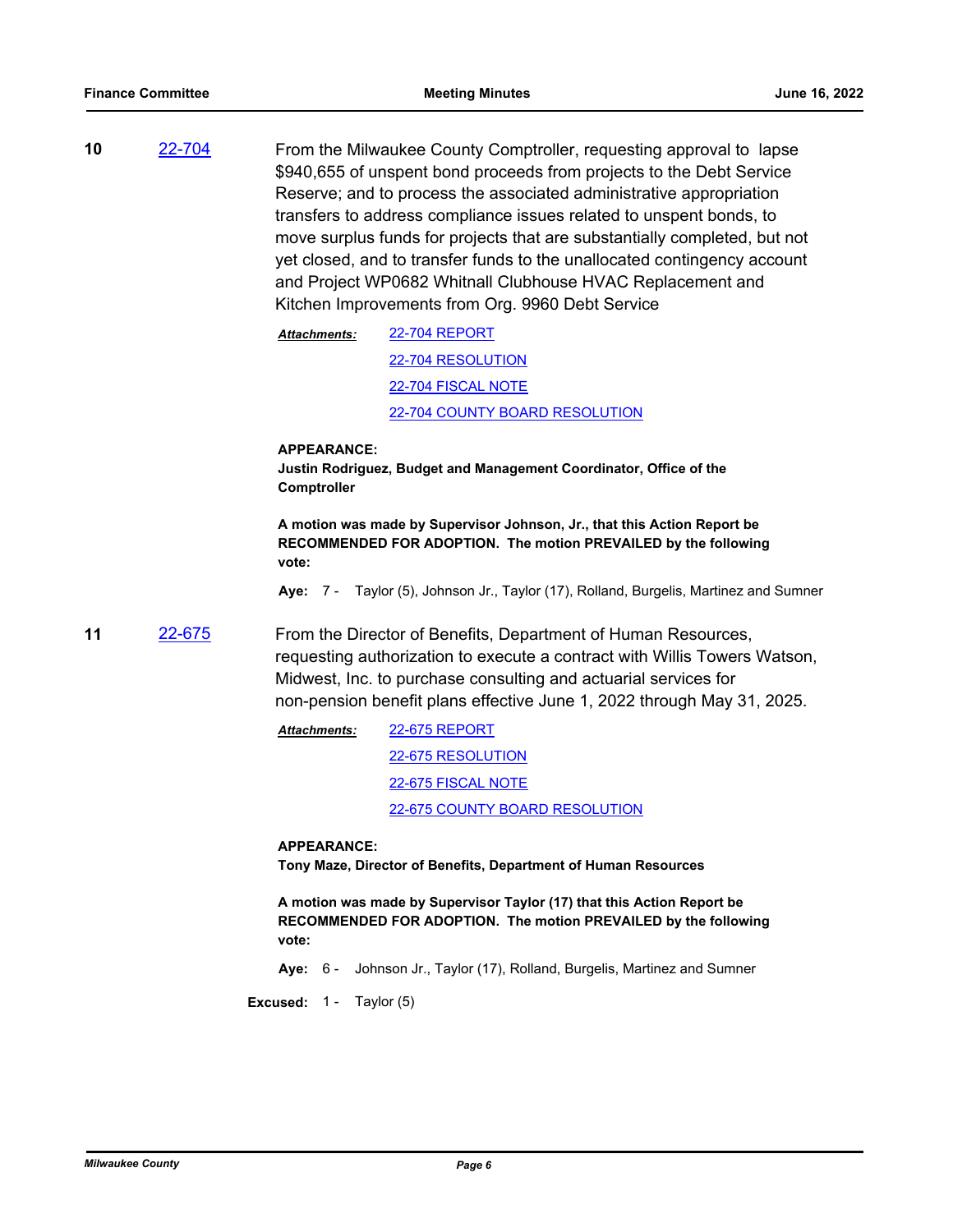**12** [22-489](http://milwaukeecounty.legistar.com/gateway.aspx?m=l&id=/matter.aspx?key=12146) House of Correction requests to create 1.0 FTE Family Visitation Security Officer, Pay Grade 14Z1 and 1.0 FTE Program Manager, Pay Grade 24M**. (Companion Personnel File No's 22-583 and 22-585)**

> [22-489 DEPARTMENTAL REQUEST - Family Visitation Security](http://MilwaukeeCounty.legistar.com/gateway.aspx?M=F&ID=7c13ddb0-2c35-4d53-b386-6fd549acb45b.pdf)  Officer (received 05/17/22) [22-489 DEPARTMENTAL REQUEST - Program Manager \(received](http://MilwaukeeCounty.legistar.com/gateway.aspx?M=F&ID=61b7cd46-2d18-4410-a0bb-4c8a0d3f4562.pdf)  05/17/22) [22-489 OSBP REPORT](http://MilwaukeeCounty.legistar.com/gateway.aspx?M=F&ID=2c84feda-9780-486a-afe8-81bcd8300c46.pdf) [22-489 OSBP RESOLUTION](http://MilwaukeeCounty.legistar.com/gateway.aspx?M=F&ID=5c9f5d99-f9bc-4387-bcc5-4f60d3019afe.docx) [22-489 OSPB FISCAL NOTE](http://MilwaukeeCounty.legistar.com/gateway.aspx?M=F&ID=b3bc5510-2f13-4bff-97de-11571851bb25.pdf) [22-489 COUNTY BOARD RESOLUTION](http://MilwaukeeCounty.legistar.com/gateway.aspx?M=F&ID=401e6db8-bbbb-4d11-b8b2-bf7c292636a1.pdf) *Attachments:*

**APPEARANCES: Chantell Jewell, Superintendent, House of Correction**

**Supervisor Ryan Clancy, District 4 Shanin R. Brown, Committee Coordinator, Legislative Services Division, Office of the County Clerk**

**A motion was made by Supervisor Taylor (5) that this Action Report be RECOMMENDED FOR ADOPTION. The motion PREVAILED by the following vote:**

**Aye:** 7 - Taylor (5), Johnson Jr., Taylor (17), Rolland, Burgelis, Martinez and Sumner

**13** [22-754](http://milwaukeecounty.legistar.com/gateway.aspx?m=l&id=/matter.aspx?key=12462) Court Coordinator Mental Health Treatment Court **(Companion Personnel File No. 22-700)**

> [22-754 DEPARTMENTAL REQUEST](http://MilwaukeeCounty.legistar.com/gateway.aspx?M=F&ID=0e2d1c59-bf1c-4890-a9e9-a01e07bc9188.pdf) [22-754 OSBP REPORT](http://MilwaukeeCounty.legistar.com/gateway.aspx?M=F&ID=7f08efb2-5942-411e-9b68-6f6151afe5e8.pdf) [22-754 OSBP RESOLUTION](http://MilwaukeeCounty.legistar.com/gateway.aspx?M=F&ID=a998c1b8-b0e3-46d9-a851-5ef383a6c367.docx) [22-754 OSBP FISCAL NOTE](http://MilwaukeeCounty.legistar.com/gateway.aspx?M=F&ID=d65da7a7-7d0c-411d-9323-9d41ddbd8ac4.pdf) [22-754 COUNTY BOARD RESOLUTION](http://MilwaukeeCounty.legistar.com/gateway.aspx?M=F&ID=eddcc128-811a-4a14-baa1-60adb08a387f.pdf) *Attachments:*

**APPEARANCES:**

**Chief Judge Mary Triggiano, First Judicial District, Combined Court Related Operations**

**Stephanie Garbo, Judicial Operations Manager, Pretrial Services, Combined Court Related Operations**

**A motion was made by Supervisor Johnson, Jr., that this Action Report be RECOMMENDED FOR ADOPTION. The motion PREVAILED by the following vote:**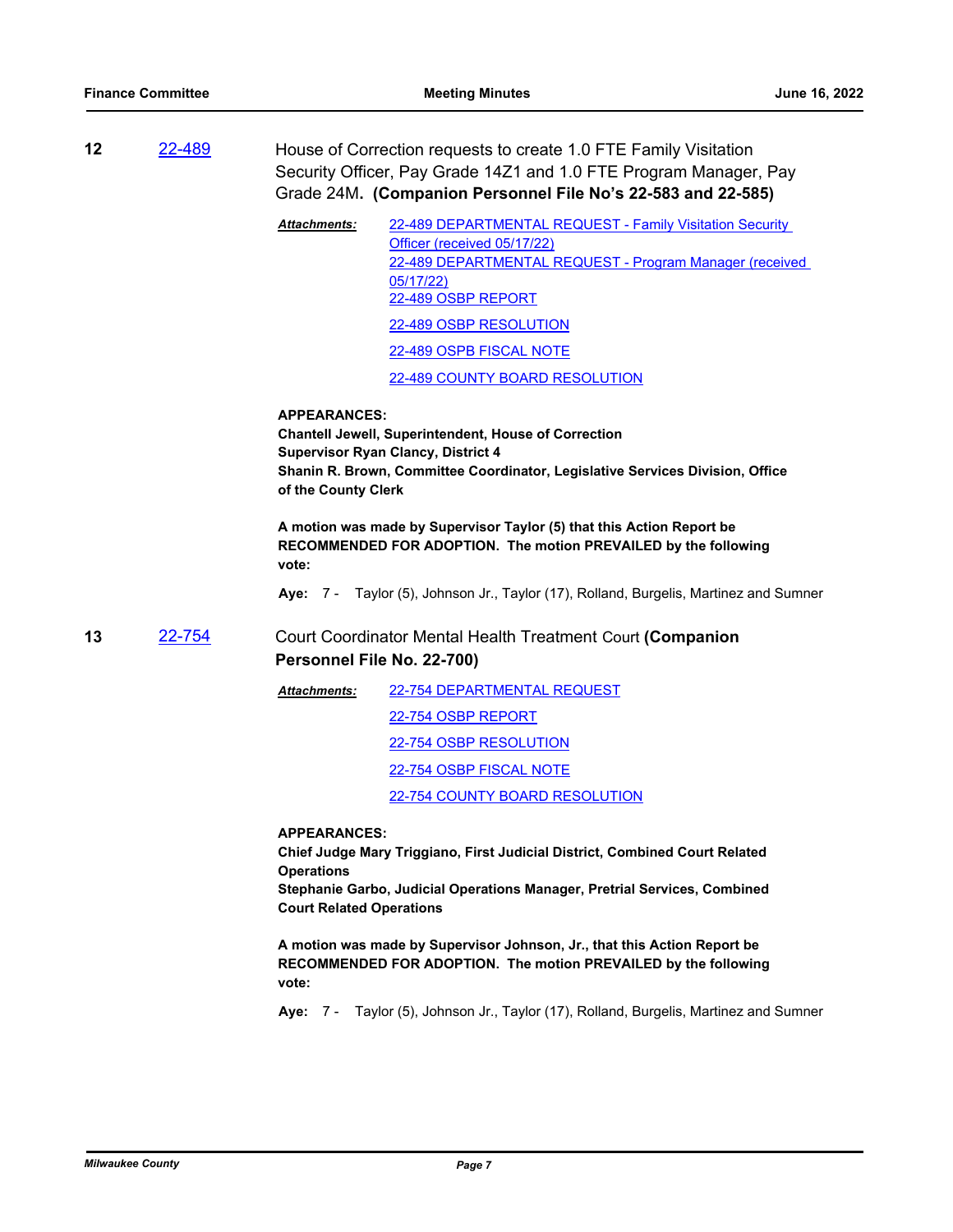**14** [22-753](http://milwaukeecounty.legistar.com/gateway.aspx?m=l&id=/matter.aspx?key=12461) Court Coordinator Eviction Diversion Grant **(Companion Personnel File No. 22-699)** [22-753 DEPARTMENTAL REPORT](http://MilwaukeeCounty.legistar.com/gateway.aspx?M=F&ID=79523e60-8df8-4d68-846a-0b1d91e0d233.pdf) [22-753 OSBP REPORT](http://MilwaukeeCounty.legistar.com/gateway.aspx?M=F&ID=d8510484-9838-46b0-9ca5-a6d679aca8bc.pdf) [22-753 OSBP RESOLUTION](http://MilwaukeeCounty.legistar.com/gateway.aspx?M=F&ID=20acae89-5fda-48ca-b5b1-c4636f8fef06.docx) [22-753 FISCAL NOTE](http://MilwaukeeCounty.legistar.com/gateway.aspx?M=F&ID=d7eaa9af-8add-4411-ab2a-d274b1054d98.pdf) [22-753 COUNTY BOARD RESOLUTION](http://MilwaukeeCounty.legistar.com/gateway.aspx?M=F&ID=6ab829c5-7992-4620-8030-104aa63aeb5e.pdf) *Attachments:* **APPEARANCE: Chief Judge Mary Triggiano, First Judicial District, Combined Court Related Operations A motion was made by Supervisor Johnson, Jr., that this Action Report be RECOMMENDED FOR ADOPTION. The motion PREVAILED by the following vote: Aye:** 7 - Taylor (5), Johnson Jr., Taylor (17), Rolland, Burgelis, Martinez and Sumner **15** [22-684](http://milwaukeecounty.legistar.com/gateway.aspx?m=l&id=/matter.aspx?key=12383) Amendment to PSA with Credit Management Control [22-684 REPORT](http://MilwaukeeCounty.legistar.com/gateway.aspx?M=F&ID=1c0145a1-4c40-459c-b92f-d515546c36d8.pdf) [22-684 RESOLUTION](http://MilwaukeeCounty.legistar.com/gateway.aspx?M=F&ID=5c7efa45-761b-4362-b3ed-57b3475c4e35.docx) [22-684 FISCAL NOTE](http://MilwaukeeCounty.legistar.com/gateway.aspx?M=F&ID=dfd4c52e-9d67-4a2e-bd49-db213a0ac70a.pdf) [22-684 2016 PROFESSIONAL SERVICE AGREEMENT](http://MilwaukeeCounty.legistar.com/gateway.aspx?M=F&ID=c6c153bf-bc5d-4d5b-876e-06e28a30215f.pdf) [22-684 AMENDMENT NO. 1 TO 2016 PSA](http://MilwaukeeCounty.legistar.com/gateway.aspx?M=F&ID=4f9e7910-fba5-4681-9ff3-a8b0610db089.docx) [22-684 COUNTY BOARD RESOLUTION](http://MilwaukeeCounty.legistar.com/gateway.aspx?M=F&ID=6f00f2dc-34ab-4f64-8ca2-9f649effde41.pdf) *Attachments:* **APPEARANCES: George L. Christenson, Milwaukee County Clerk of Circuit Court, Combined Court Related Operations Tammy Kruczynski, Senior Administrator, Combined Court Related Operations A motion was made by Supervisor Taylor (17) that this Action Report be** 

**RECOMMENDED FOR ADOPTION. The motion PREVAILED by the following vote:**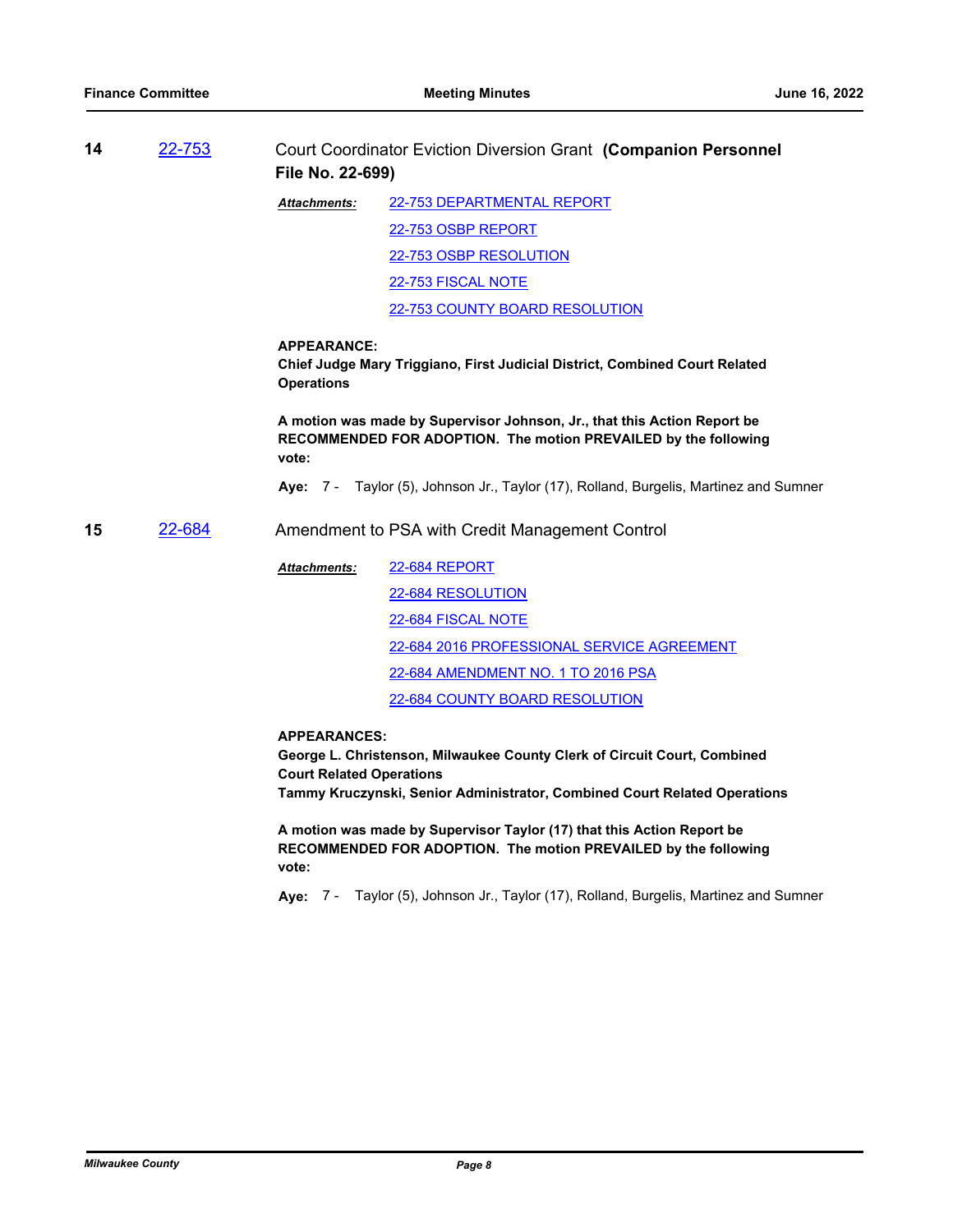| 16 | From the Director Office of Strategy, Budget, and Performance providing<br>22-696<br>an appropriation transfer packet for the June 2022 cycle. |                                                                                                                                                                                                                                                                                                                                                                                                                                                                                                                                                |  |  |
|----|------------------------------------------------------------------------------------------------------------------------------------------------|------------------------------------------------------------------------------------------------------------------------------------------------------------------------------------------------------------------------------------------------------------------------------------------------------------------------------------------------------------------------------------------------------------------------------------------------------------------------------------------------------------------------------------------------|--|--|
|    |                                                                                                                                                | 22-696 B Departmental Receipt of Revenue (2/3 Vote)<br><b>Attachments:</b>                                                                                                                                                                                                                                                                                                                                                                                                                                                                     |  |  |
|    |                                                                                                                                                | 22-696 C Capital Receipt of Revenue (2/3 Vote)                                                                                                                                                                                                                                                                                                                                                                                                                                                                                                 |  |  |
|    |                                                                                                                                                | <b>APPEARANCES:</b><br>Joe Lamers, Director, Office of Strategy, Budget and Performance<br>Shanin R. Brown, Committee Coordinator, Legislative Services Division, Office<br>of the County Clerk<br>Steve Cady, Director of Research and Policy, Research Services Division,<br><b>Office of the Comptroller</b><br>William Banach, Principal Architect, Architecture, Engineering, and<br>Environmental Services Section, Facilities Management Division, Department<br>of Administrative Services<br>Supervisor Kathleen Vincent, District 11 |  |  |
|    |                                                                                                                                                | Mame McCulley, Executive Director, Milwaukee County Historical Society,<br>appeared virtually and spoke regarding this Transfer Packet.                                                                                                                                                                                                                                                                                                                                                                                                        |  |  |
|    |                                                                                                                                                | A motion was made by Supervisor Taylor (17) that this Transfer Packet be<br>temporarily laid over until later in the meeting. The motion PREVAILED by the<br>following vote:                                                                                                                                                                                                                                                                                                                                                                   |  |  |
|    |                                                                                                                                                | Taylor (5), Johnson Jr., Taylor (17), Rolland, Burgelis and Martinez<br>Aye: 6 -                                                                                                                                                                                                                                                                                                                                                                                                                                                               |  |  |
|    |                                                                                                                                                | No: $1 -$<br>Sumner                                                                                                                                                                                                                                                                                                                                                                                                                                                                                                                            |  |  |
|    |                                                                                                                                                | A motion was made by Supervisor Taylor (17) that the Balance of this Transfer<br>Packet (excluding Sections C4 and D1) be RECOMMENDED FOR ADOPTION.<br>The motion PREVAILED by the following vote:                                                                                                                                                                                                                                                                                                                                             |  |  |
|    |                                                                                                                                                | Aye: 7 - Taylor (5), Johnson Jr., Taylor (17), Rolland, Burgelis, Martinez and Sumner                                                                                                                                                                                                                                                                                                                                                                                                                                                          |  |  |
|    | 22-696A                                                                                                                                        | From the Director, Office of Strategy, Budget, and Performance,<br>providing an appropriation transfer packet for the June 2022 cycle.<br>(SECTION C4 ONLY: Capital Project WA041701 - MKE Rehabilitate<br>Taxiway F (Between Runway 19R and Taxiway H) (06/16/22: Laid<br>Over to the Call of the Chairperson)                                                                                                                                                                                                                                |  |  |
|    |                                                                                                                                                | Attachments:<br>22-696A DRAFT SECTION C4 ONLY Capital Receipt of Revenue (2/3<br><u>Vote)</u>                                                                                                                                                                                                                                                                                                                                                                                                                                                  |  |  |
|    |                                                                                                                                                | A motion was made by Supervisor Taylor (17) that Section C4 of this Transfer<br>Packet be LAID OVER TO THE CALL OF THE CHAIRPERSON. The motion<br>PREVAILED by the following vote:                                                                                                                                                                                                                                                                                                                                                             |  |  |
|    |                                                                                                                                                | Johnson Jr., Taylor (17), Rolland, Burgelis, Martinez and Sumner<br>Ave: 6 -                                                                                                                                                                                                                                                                                                                                                                                                                                                                   |  |  |
|    |                                                                                                                                                | Excused: 1-<br>Taylor (5)                                                                                                                                                                                                                                                                                                                                                                                                                                                                                                                      |  |  |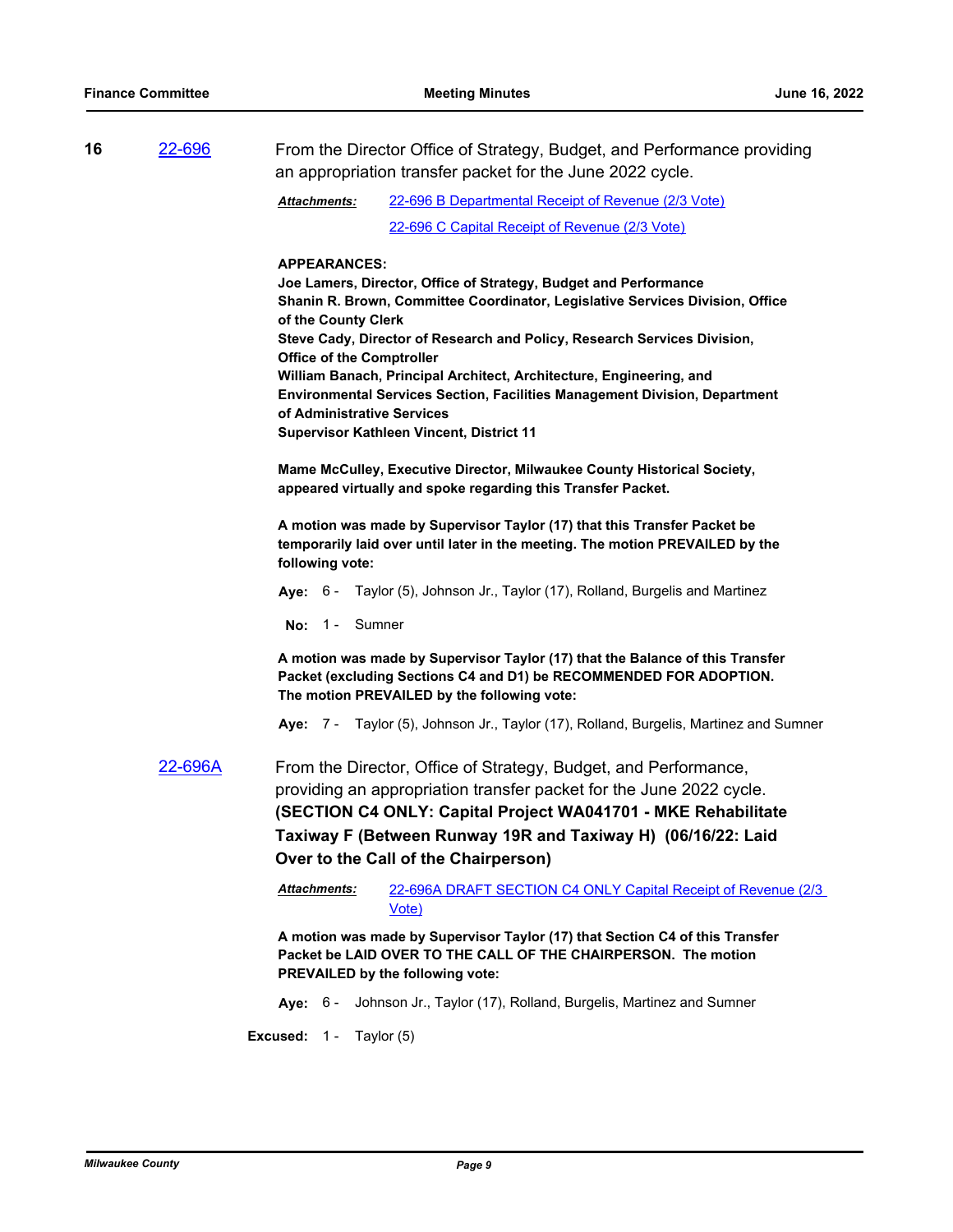|    | 22-696B      | From the Director, Office of Strategy, Budget, and Performance,<br>providing an appropriation transfer packet for the June 2022 cycle.<br>(SECTION D1 ONLY: Capital Project WO013401 - Trimborn Farm<br><b>Bunkhouse Restoration)</b>                                                                       |
|----|--------------|-------------------------------------------------------------------------------------------------------------------------------------------------------------------------------------------------------------------------------------------------------------------------------------------------------------|
|    |              | Attachments:<br>22-696B DRAFT SECTION D1 ONLY Unallocated Contingency (2/3)<br>Vote)<br>22-696B SECTION D1 ONLY Unallocated Contingency (2/3 Vote)                                                                                                                                                          |
|    |              | A motion was made by Supervisor Johnson, Jr., that Section D1 of this Transfer<br>Packet be RECOMMENDED FOR ADOPTION. The motion PREVAILED by the<br>following vote:                                                                                                                                        |
|    |              | Aye: 7 - Taylor (5), Johnson Jr., Taylor (17), Rolland, Burgelis, Martinez and Sumner                                                                                                                                                                                                                       |
| 17 | <u>22-28</u> | From the President and Chief Executive Officer, Milwaukee Public<br>Museum, providing an informational report regarding financial<br>statements. (Considered by the Committees on Parks, Energy, and<br>Environment; and Finance) (INFORMATIONAL ONLY UNLESS<br><b>OTHERWISE DIRECTED BY THE COMMITTEE)</b> |
|    |              | 22-28 JUNE REPORT (received 05/16/22)<br><b>Attachments:</b>                                                                                                                                                                                                                                                |
|    |              | 22-28 COUNTY BOARD RESOLUTION                                                                                                                                                                                                                                                                               |
|    |              | There were no appearances for Item 17.                                                                                                                                                                                                                                                                      |
|    |              | Mr. Lue Hang, Vice President of Finance and Operations, Milwaukee Public                                                                                                                                                                                                                                    |

**Mr. Lue Hang, Vice President of Finance and Operations, Milwaukee Public Museum, appeared virtually and spoke for information only regarding this Reference File.**

**A motion was made by Supervisor Johnson, Jr., that the June 2022 Report for this Reference File be RECOMMENDED TO BE RECEIVED AND PLACED ON FILE. The motion PREVAILED by the following vote:**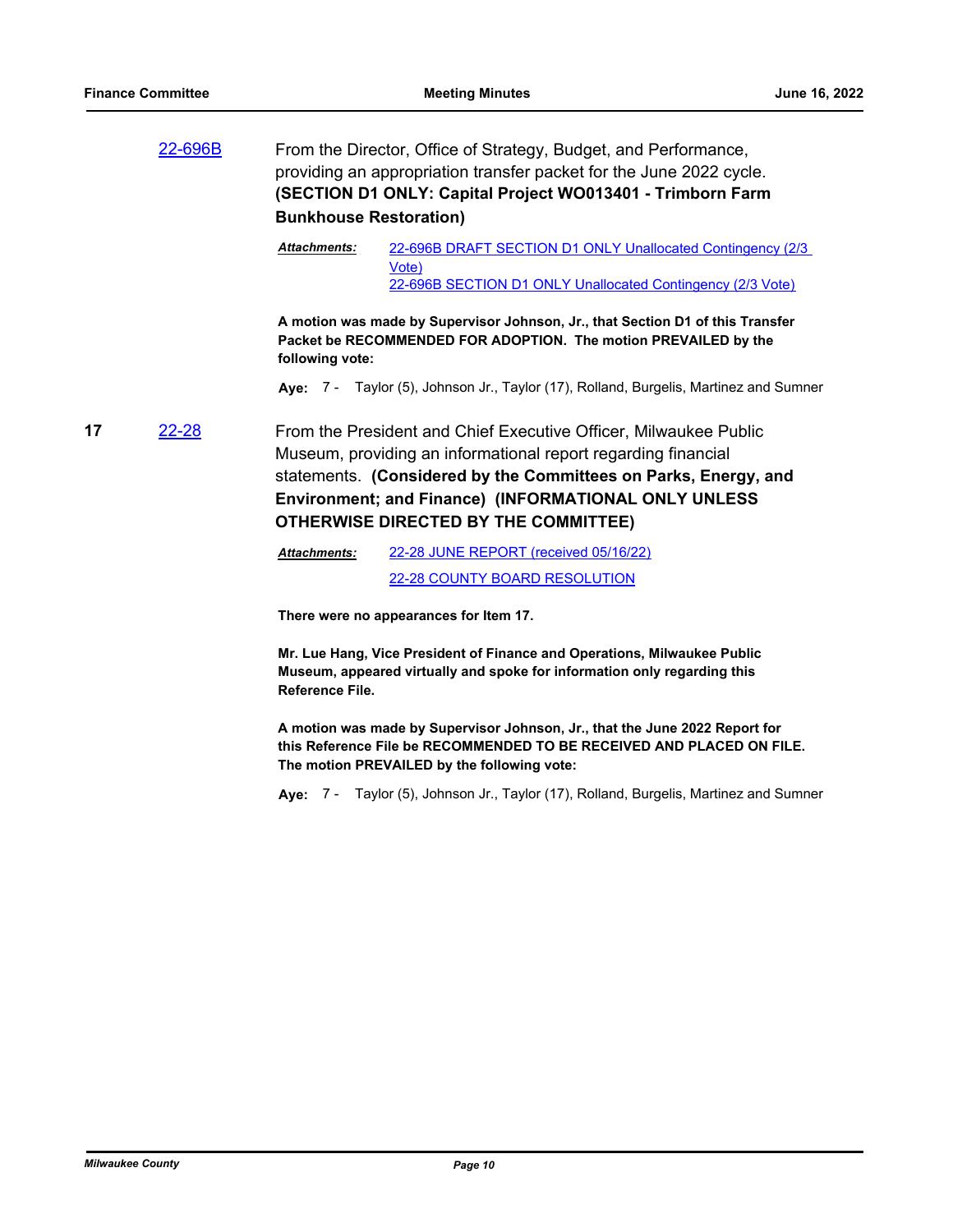**18** [22-728](http://milwaukeecounty.legistar.com/gateway.aspx?m=l&id=/matter.aspx?key=12429) From the Director of Retirement Plan Services, Department of Human Resources, providing an informational report detailing the Fiscal Year 2023 County Pension Contributions to the Milwaukee County Employees' Retirement System and the OBRA 1990 Retirement Plan. **(Considered by the Committees on Personnel and Finance) (INFORMATIONAL ONLY UNLESS OTHERWISE DIRECTED BY THE COMMITTEE)**

| <b>Attachments:</b> | <b>22-728 REPORT</b>                            |  |  |
|---------------------|-------------------------------------------------|--|--|
|                     | 22-728 2023 COUNTY CONTRIBUTIONS FOR ERS & OBRA |  |  |
|                     | 22-728 ERS ACTUARIAL VALUATION (102 pages)      |  |  |
|                     | 22-728 OBRA 1990 RETIREMENT SYSTEM ACTUARIAL    |  |  |
|                     | VALUATION (61 pages)                            |  |  |
|                     | <b>22-728 COUNTY BOARD RESOLUTION</b>           |  |  |

**APPEARANCES: Erika Bronikowski, Director, Retirement Plan Services, Department of Human Resources Scott B. Manske, Milwaukee County Comptroller, Office of the Comptroller**

**This Informational Report was DISCUSSED WITH NO ACTION TAKEN.**

**19** [22-40](http://milwaukeecounty.legistar.com/gateway.aspx?m=l&id=/matter.aspx?key=11862) From the Milwaukee County Comptroller, Office of the Comptroller, providing an informational report regarding contract notifications received pursuant to Sections 44.09(e), 46.09(8), and 56.30(8) of the Milwaukee County Code of General Ordinances. **(INFORMATIONAL ONLY UNLESS OTHERWISE DIRECTED BY THE COMMITTEE)**

> [22-40 JUNE REPORT \(received 6/13/22\)](http://MilwaukeeCounty.legistar.com/gateway.aspx?M=F&ID=45d5501c-7eca-4aa1-b986-481529a6aa38.pdf) *Attachments:*

> > [22-40 COUNTY BOARD RESOLUTION](http://MilwaukeeCounty.legistar.com/gateway.aspx?M=F&ID=7235ab26-5d67-459c-91ea-70b1c80913e5.pdf)

### **APPEARANCES:**

**Alexis Gassenhuber, Contracts Coordinator, Office of the Comptroller Scott B. Manske, Milwaukee County Comptroller, Office of the Comptroller**

**A motion was made by Supervisor Johnson, Jr., that the June 2022 Report for this Reference File be RECOMMENDED TO BE RECEIVED AND PLACED ON FILE. The motion PREVAILED by the following vote:**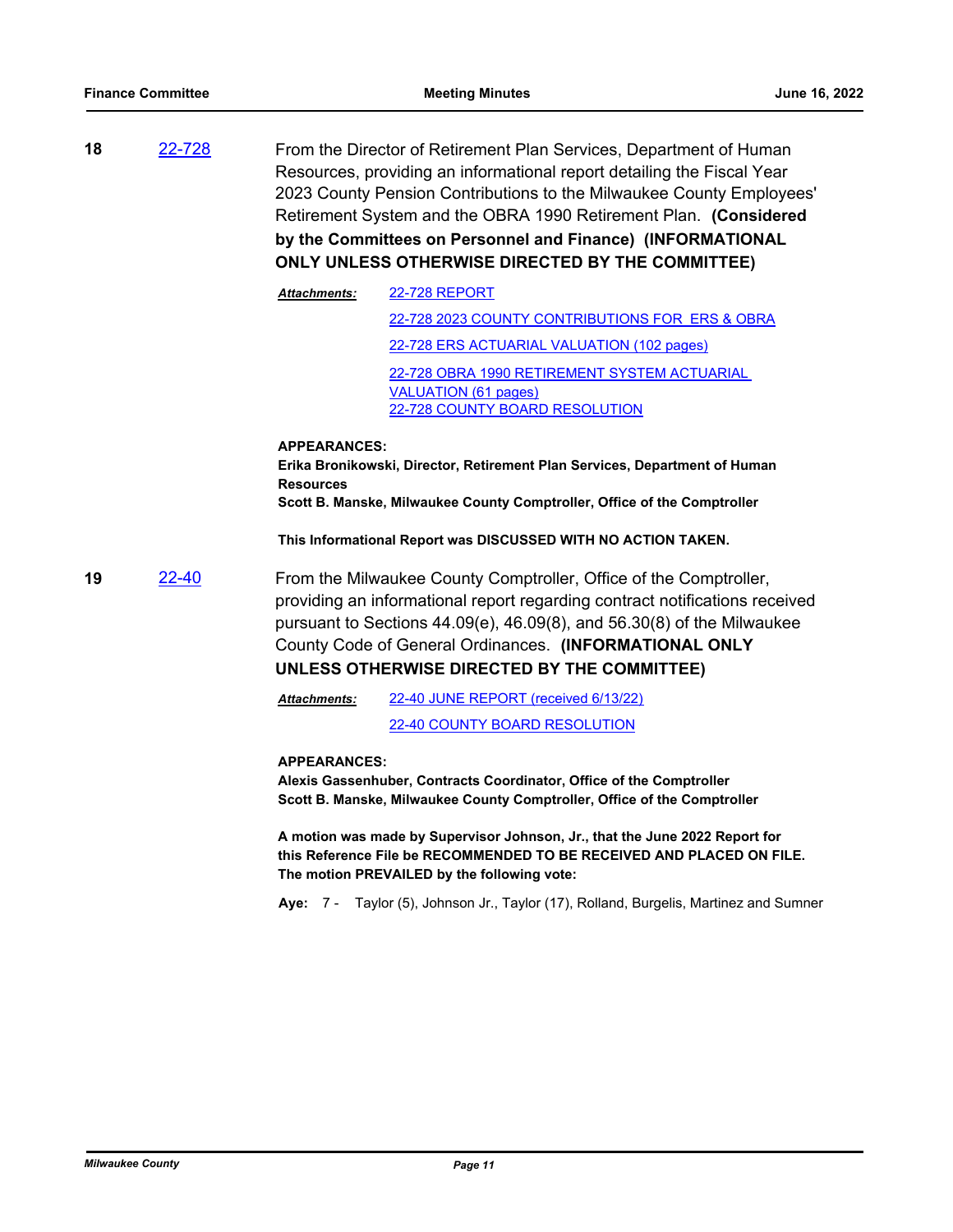**20** [22-41](http://milwaukeecounty.legistar.com/gateway.aspx?m=l&id=/matter.aspx?key=11863) From the Milwaukee County Comptroller, Office of the Comptroller, providing an informational report regarding the 2022 year-end fiscal projection for Milwaukee County. **(INFORMATIONAL ONLY UNLESS OTHERWISE DIRECTED BY THE COMMITTEE)**

*Attachments:* [22-41 JUNE REPORT \(received 06/09/22\)](http://MilwaukeeCounty.legistar.com/gateway.aspx?M=F&ID=5668200d-7b94-4ad1-957d-af2b8230378f.pdf)

#### **APPEARANCE:**

**CJ Pahl, Financial Services Manager, Office of the Comptroller**

**The June 2022 Report for this Reference File was DISCUSSED WITH NO ACTION TAKEN.**

**21** [22-761](http://milwaukeecounty.legistar.com/gateway.aspx?m=l&id=/matter.aspx?key=12471) A resolution authorizing and directing a transfer of \$712,190 from Org. Unit 1940-1945 Appropriation for Contingencies to WP076 - McKinley Beach for the purpose of contracting with a vendor for the McKinley Beach restoration and safety project

*Sponsors:* Wasserman, Taylor (17), Rolland and Johnson Jr.

[22-761 RESOLUTION](http://MilwaukeeCounty.legistar.com/gateway.aspx?M=F&ID=7192c3b5-bcdb-471c-920b-fd3d28fe2861.docx) [22-761 FISCAL NOTE](http://MilwaukeeCounty.legistar.com/gateway.aspx?M=F&ID=7f6d637a-6adc-4bfa-94f4-f23d6d48d47d.pdf) [22-761 COUNTY BOARD RESOLUTION](http://MilwaukeeCounty.legistar.com/gateway.aspx?M=F&ID=de99eedc-163a-4268-8826-ca20274121e7.pdf) *Attachments:*

**APPEARANCE: Supervisor Sheldon A. Wasserman, District 3**

**Supervisors Taylor (17), Rolland and Johnson, Jr., requested unanimous consent to be added as cosponsors of this Resolution. There being no objections by Committee members, it was so ordered by the Chairwoman.**

**A motion was made by Supervisor Taylor (17) that this Resolution be RECOMMENDED FOR ADOPTION. The motion PREVAILED by the following vote:**

**Aye:** 7 - Taylor (5), Johnson Jr., Taylor (17), Rolland, Burgelis, Martinez and Sumner

## **CORPORATION COUNSEL - 2**

## **CLOSED SESSION - ITEMS 22 and 23**

**The Committee may adjourn into closed session under the provisions of Section 19.85(1)(g), Wisconsin State Statutes, for the purpose of the Committee receiving oral or written advice from legal counsel concerning strategy to be adopted with respect to pending or possible litigation with regard to the following matter(s).**

**At the conclusion of the closed session, the Committee may reconvene in open session to take whatever actions it may deem necessary.**

**The Committee did no adjourn into closed session to discuss Items 22 or 23.**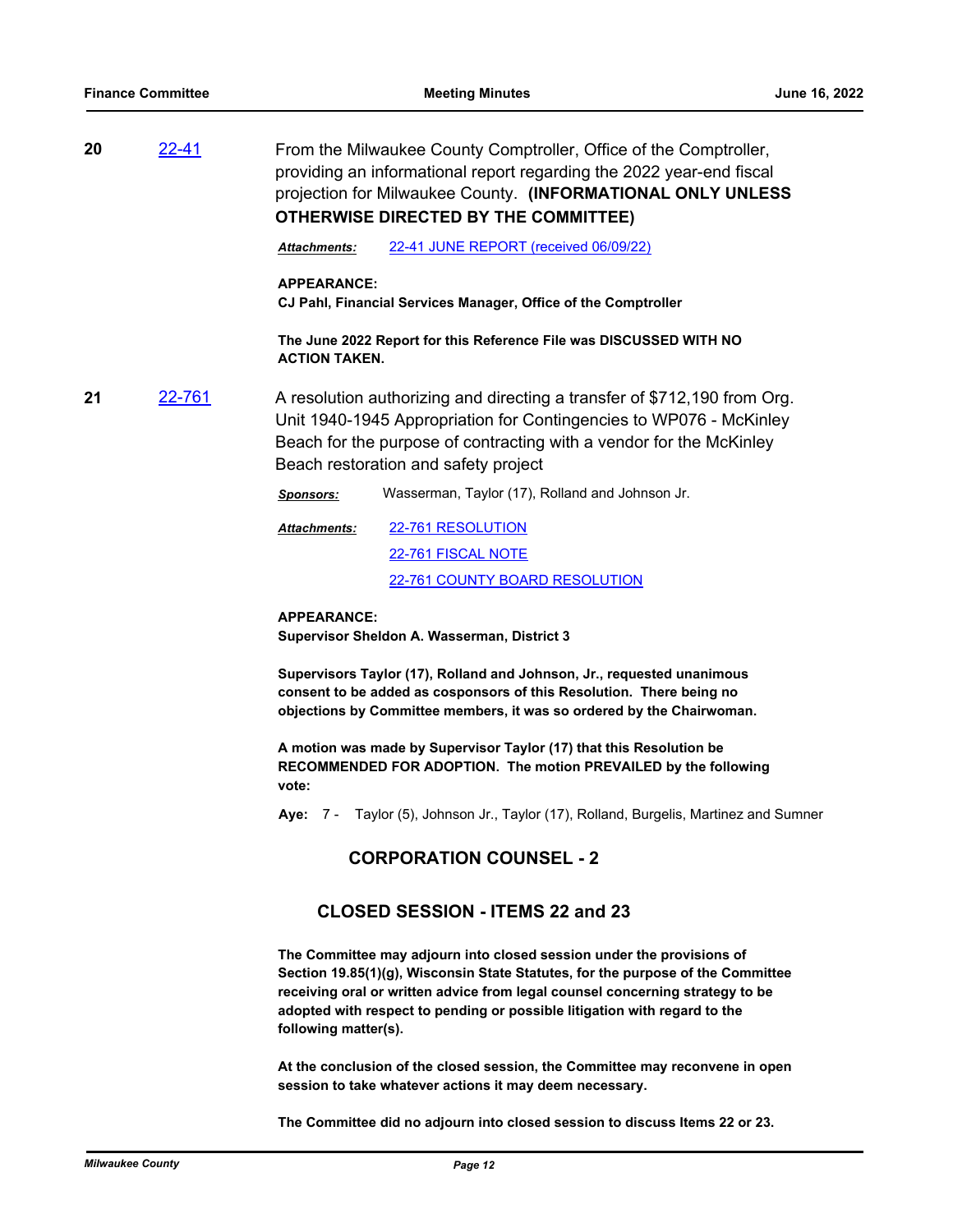| 22 | $22 - 19$ |                    | From Corporation Counsel, Office of Corporation Counsel, providing an<br>informational report regarding the status of pending litigation.<br>(Considered by the Committees on Judiciary, Safety, and General<br>Services; and Finance) (INFORMATIONAL ONLY UNLESS<br><b>OTHERWISE DIRECTED BY THE COMMITTEE)</b> |  |  |
|----|-----------|--------------------|------------------------------------------------------------------------------------------------------------------------------------------------------------------------------------------------------------------------------------------------------------------------------------------------------------------|--|--|
|    |           | Attachments:       | 22-19 JUNE REPORT (received 05/18/22)                                                                                                                                                                                                                                                                            |  |  |
|    |           | <b>APPEARANCE:</b> |                                                                                                                                                                                                                                                                                                                  |  |  |

**Karen Tidwall, Deputy Corporation Counsel, Office of Corporation Counsel**

**The Committee did not adjourn into closed session to discuss Item 22.**

**The June 2022 Report for this Reference File was DISCUSSED WITH NO ACTION TAKEN.**

**23** [22-20](http://milwaukeecounty.legistar.com/gateway.aspx?m=l&id=/matter.aspx?key=11842) From Corporation Counsel, Office of Corporation Counsel, providing an informational report regarding claim and litigation settlement payments. **(Considered by the Committees on Judiciary, Safety, and General Services; and Finance) (INFORMATIONAL ONLY UNLESS OTHERWISE DIRECTED BY THE COMMITTEE)**

*Attachments:* [22-20 JUNE REPORT \(received 05/18/22\)](http://MilwaukeeCounty.legistar.com/gateway.aspx?M=F&ID=8e73dd96-70f8-4064-bdb0-5972b96148d6.pdf)

**APPEARANCE:**

**Karen Tidwall, Deputy Corporation Counsel, Office of Corporation Counsel**

**The Committee did not adjourn into closed session to discuss Item 23.**

**The June 2022 Report for this Reference File was DISCUSSED WITH NO ACTION TAKEN.**